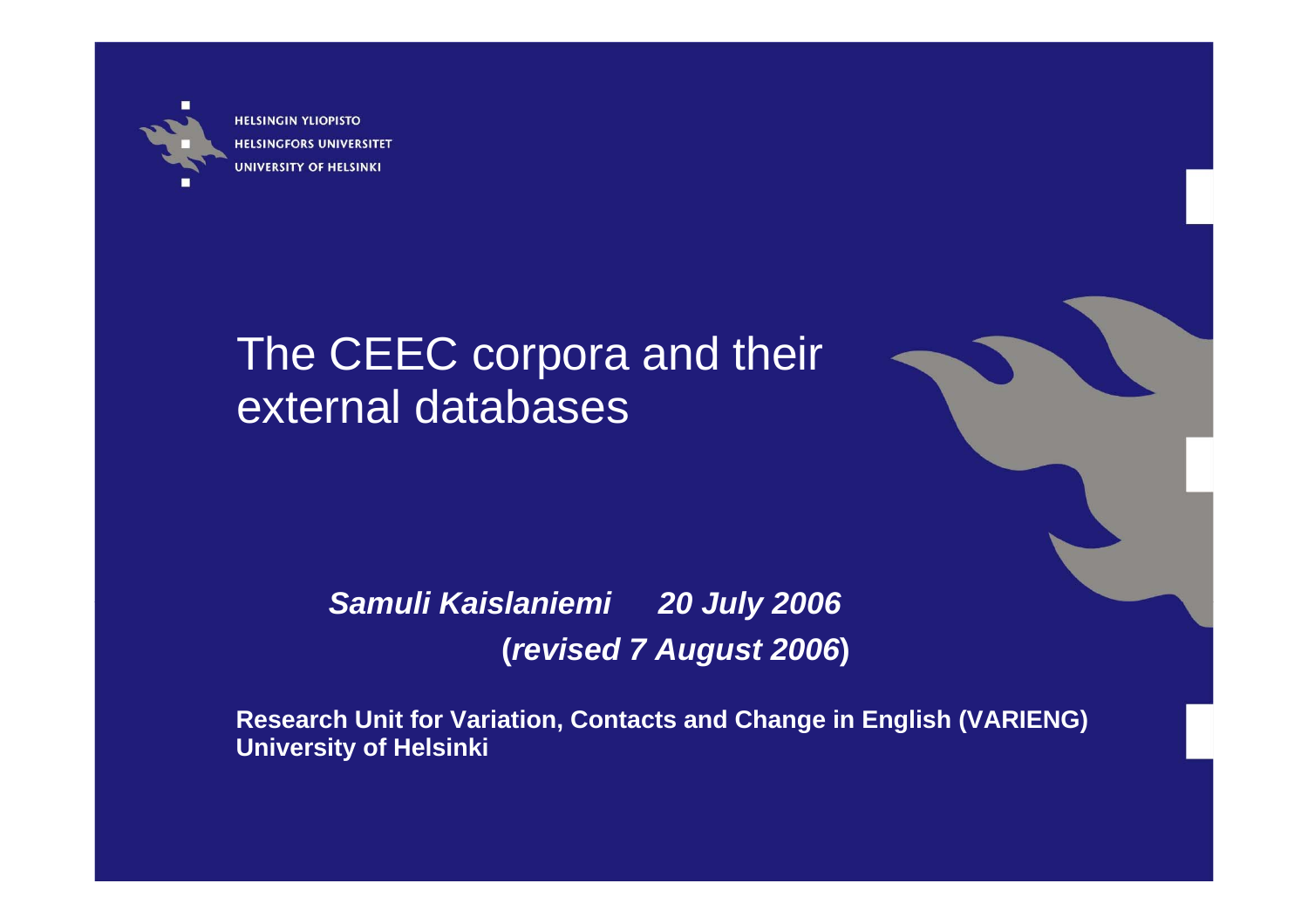

# **The** *Corpus of Early English Correspondence* **(CEEC)**

 $\blacksquare$  The CEEC was designed to test the applicability of sociolinguistic methods on historical data

- The aim was to chart the influence of society on language historically
- Sociolinguistic factors taken into account would include gender, age, geography and social rank
- $\blacksquare$  The desire was for socioregional and quantitative coverage: the aim was representativeness – or at least a balanced corpus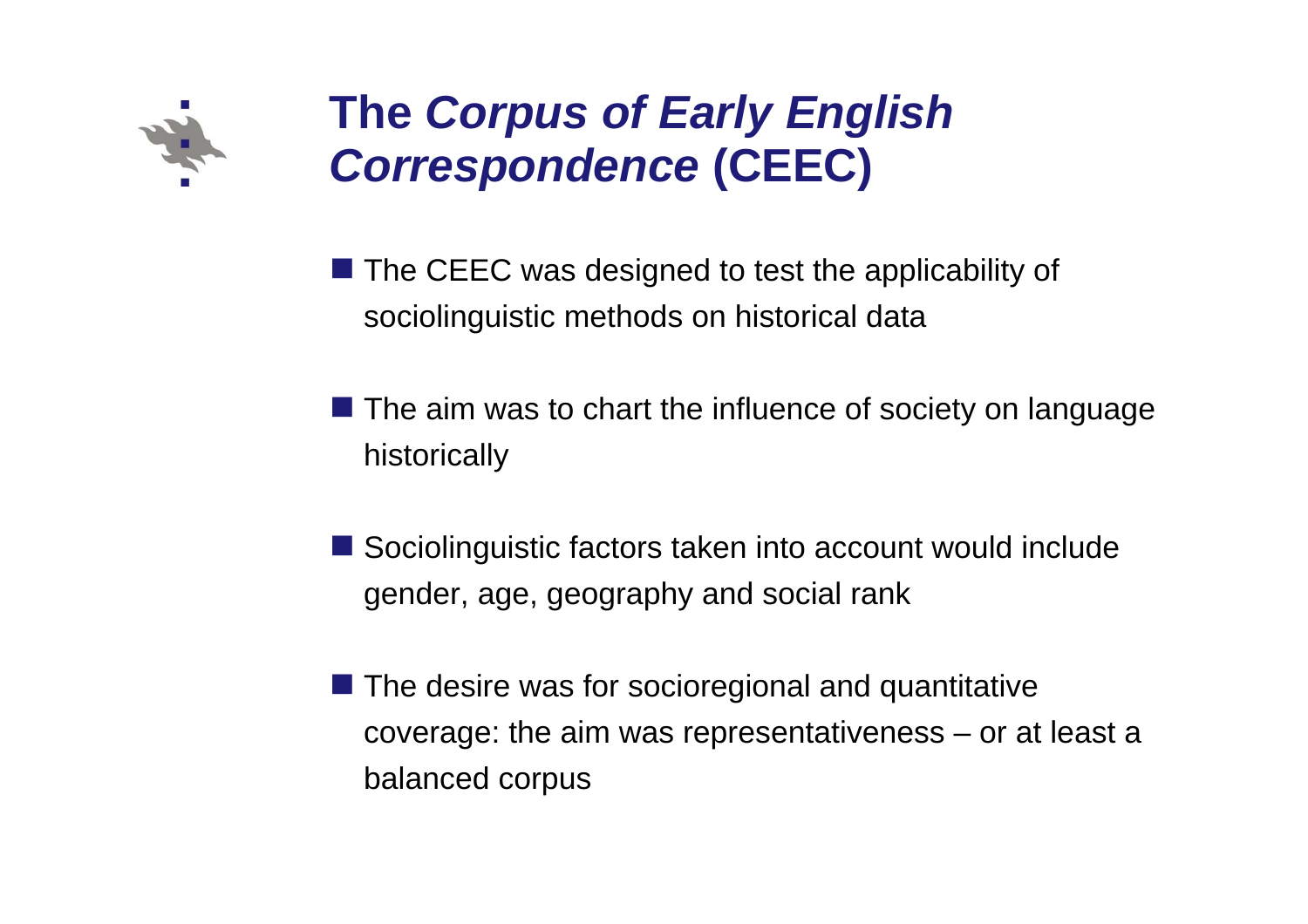

## **The** *Corpus of Early English Correspondence* **(CEEC) cont'd**

 $\blacksquare$  There were five requirements for the corpus:

- **Iftendia** Its size had to be sufficient for research on morphological variation and change
- **The social background of authors had to be recoverable**
- **The texts had to represent private writing and the language** had to be close to the spoken register
- **The sources had to be easily accessible and the material** readily digitisable
- The time period covered had to be sufficient for diachronic comparisons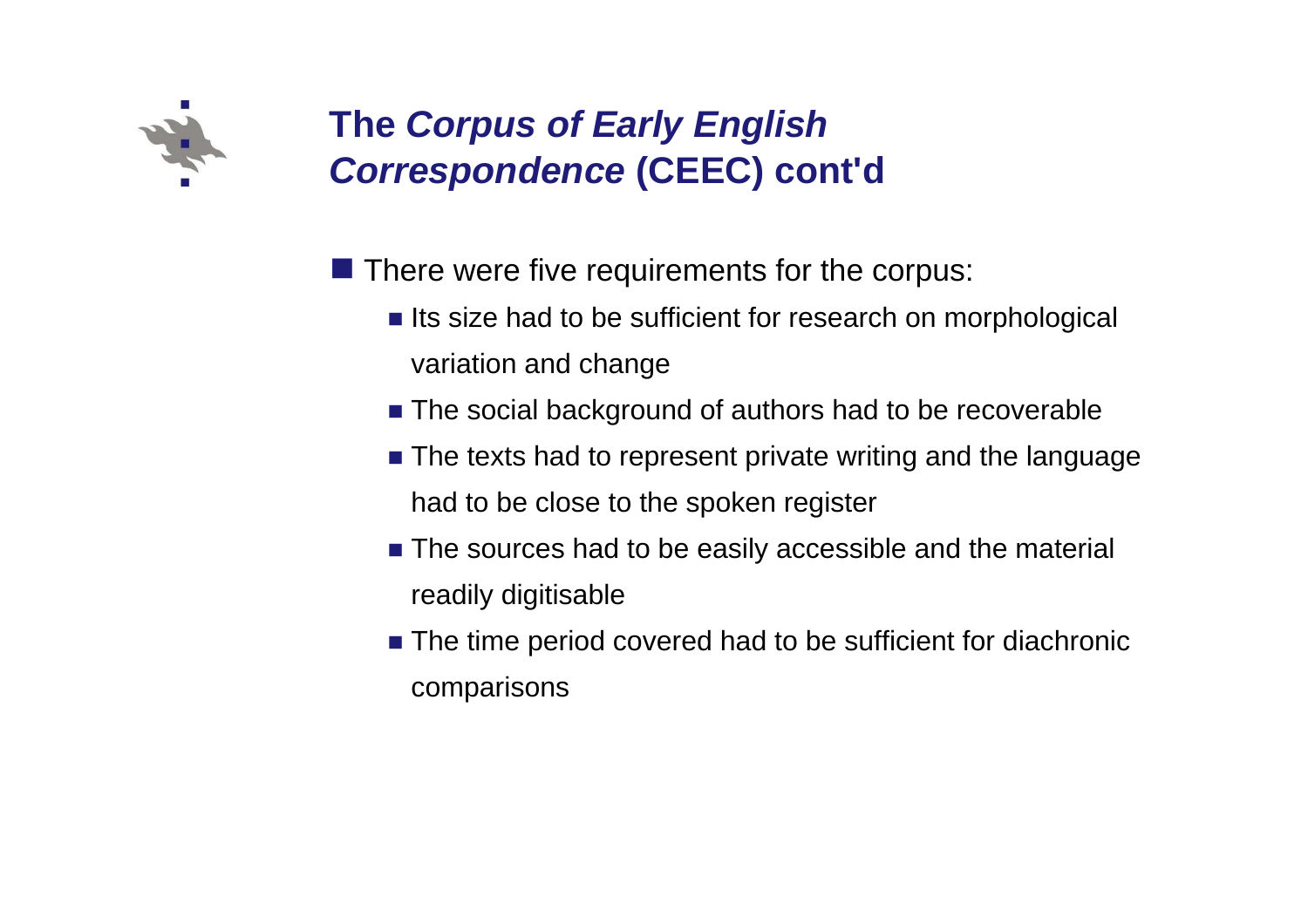

## **The** *Corpus of Early English Correspondence* **(CEEC) cont'd**

**Personal letters were deemed suitable material; published** editions were seen to be convenient sources

**There were problems, but not insuperable ones:** 

- **Edited letters collections do not always record the** authenticity of their sources, nor do they always retain original orthography etc.
- **The illiteracy of the lower ranks and lack of edited material** would partly skew the structure of the corpus
- Compiling a corpus from published sources would require asking for copyright permissions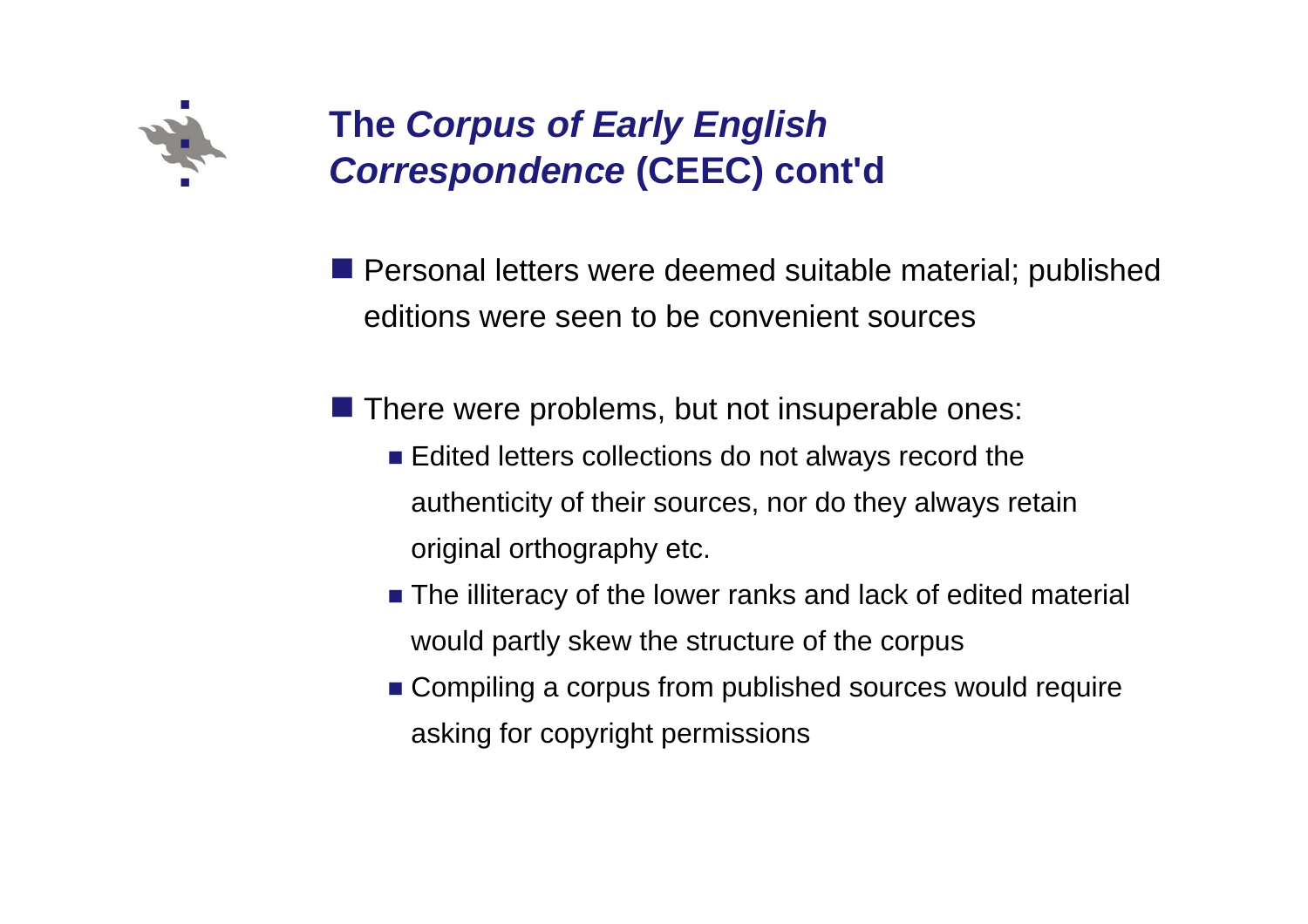

# **The CEEC corpora 1: The original CEEC**

- **The Corpus of Early English Correspondence (CEEC or** CEEC 1998)
	- c. 2.6 million words (c. 1410–1681)
	- Completed 1998
- Balanced corpus as regards –
	- Social representativeness (e.g. rank, gender, geography)
	- Content types of correspondence (e.g. news, love, business)
	- Relationships between correspondents (e.g. nuclear family, close friends, family servants, business)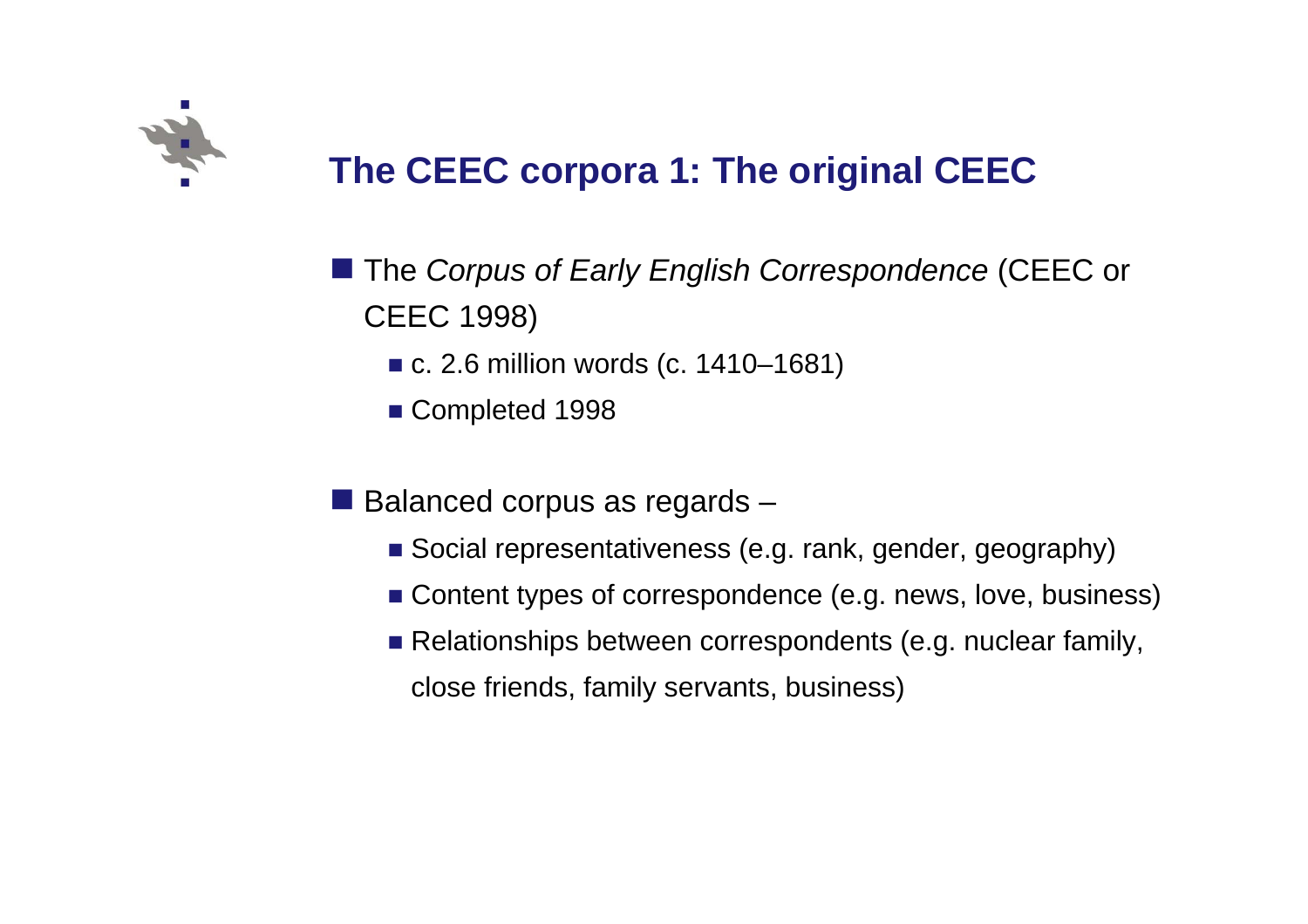

# **The CEEC corpora 2: Extension & Supplement**

**Nork in progress (nearing completion)** 

**The** *CEEC Extension* (CEECE)

- **Extends the CEEC to 1800**
- Aims to be a balanced corpus
- c. 2.2 million words (1653–1800)
- The *CEEC Supplement* (CEECSup)
	- **Includes material obtained since 1998**
	- **Fills socioregional gaps in the CEEC 1998: not a balanced** corpus in itself
	- c. 440,000 words (1402–1663)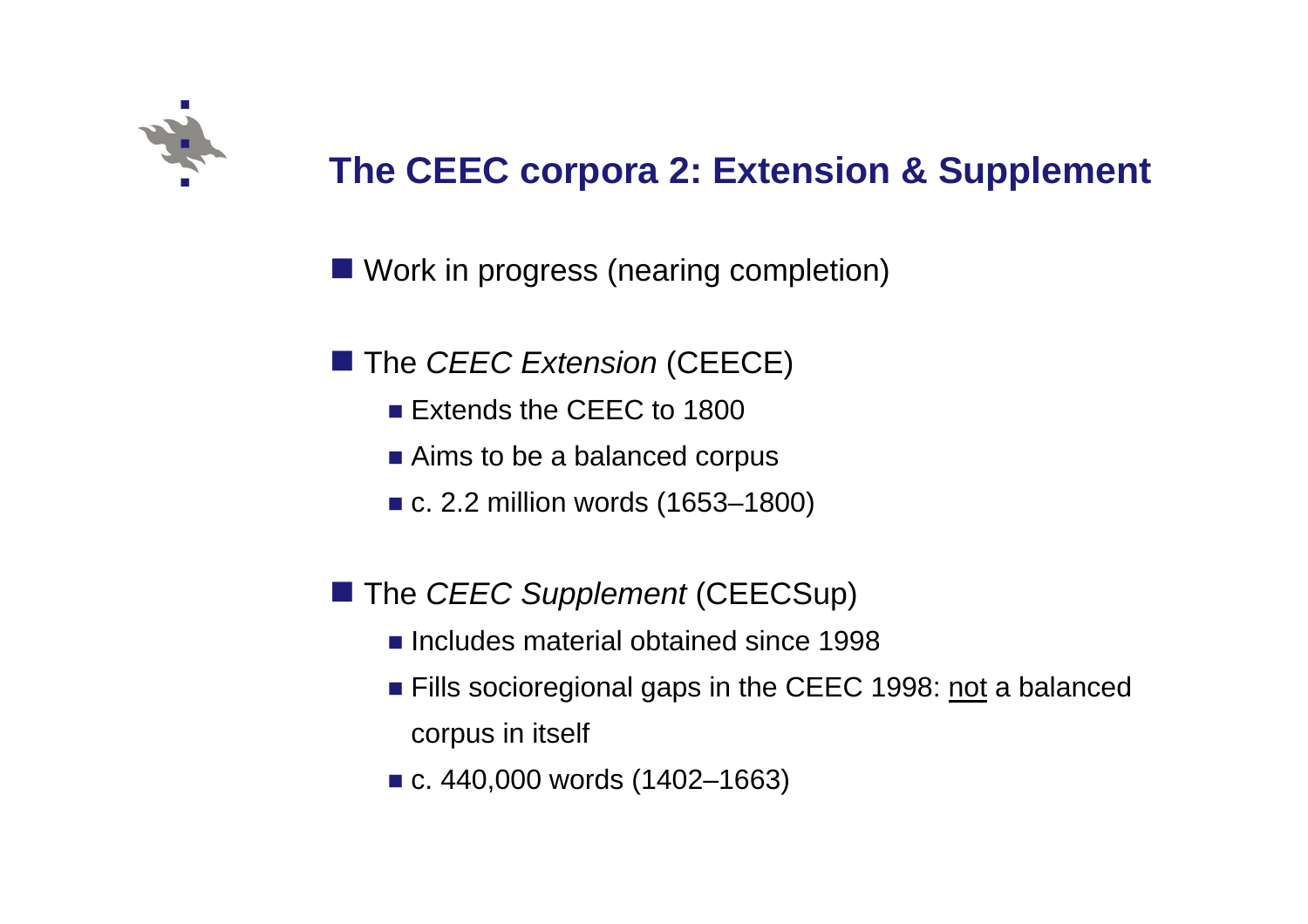

## **The CEEC corpora 3: Released corpora**

**The Two excerpts of CEEC 1998 have been released:** 

- The *CEEC Sampler* (CEECS)
	- Contains the non-copyrighted material in CEEC 1998
	- 450,000 words (1418–1680)
	- Released 1999
- The *Parsed Corpus of Early English Correspondence* (PCEEC)
	- 2.2 million words (c. 1410–1681) (copyright permission to some material was unattainable)
	- Released 2006

Both are available through the Oxford Text Archive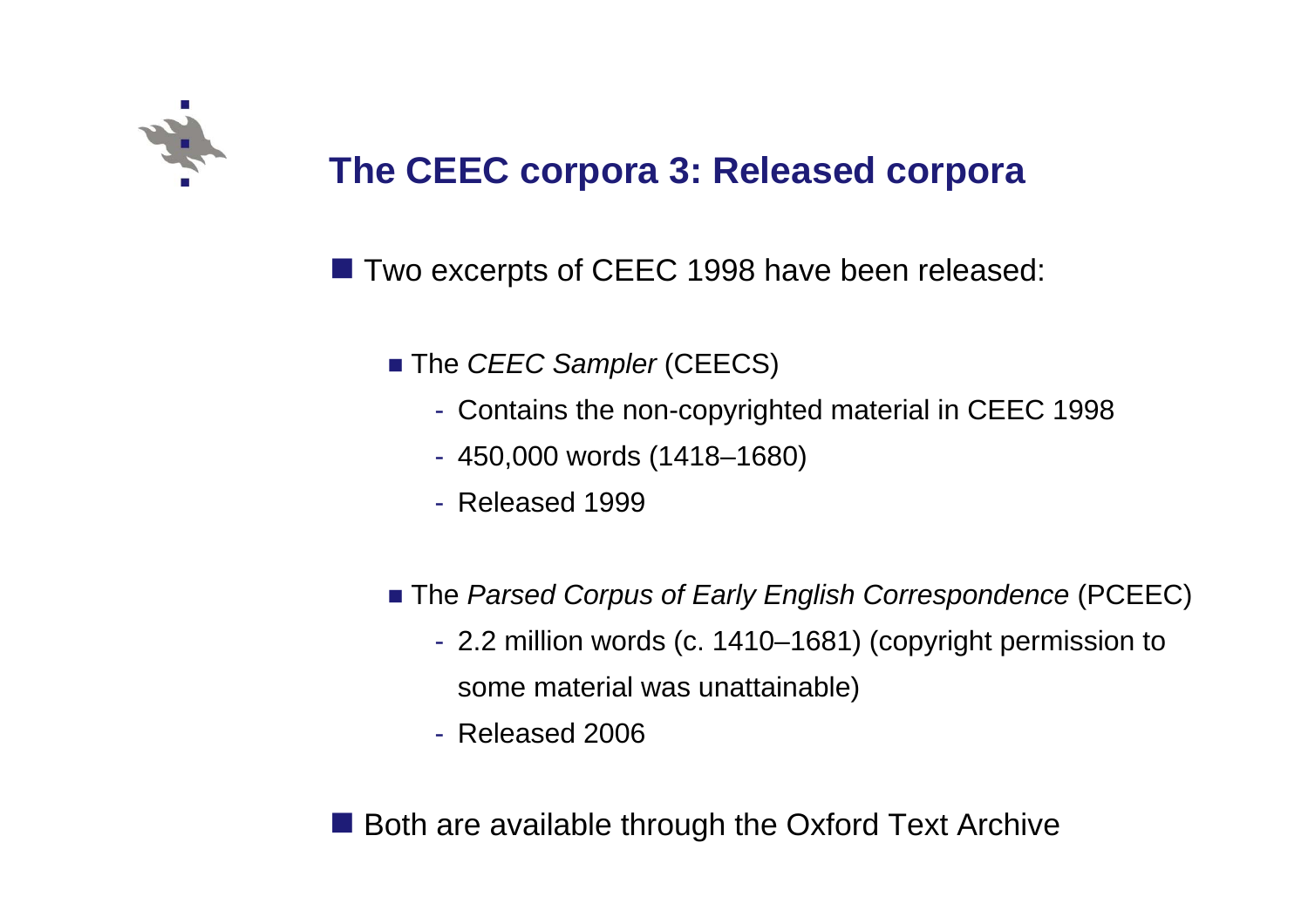

# **Annotation of the CEEC corpora**

■ Based on the model of the *Helsinki Corpus of English Texts* (HC), with minor alterations

**The number of parameter codes decreased** 

- e.g. text identifiers, author codes, page number
- **Text-level codes largely retained** 
	- e.g. letter headings, editors' comments, marking of differing font or language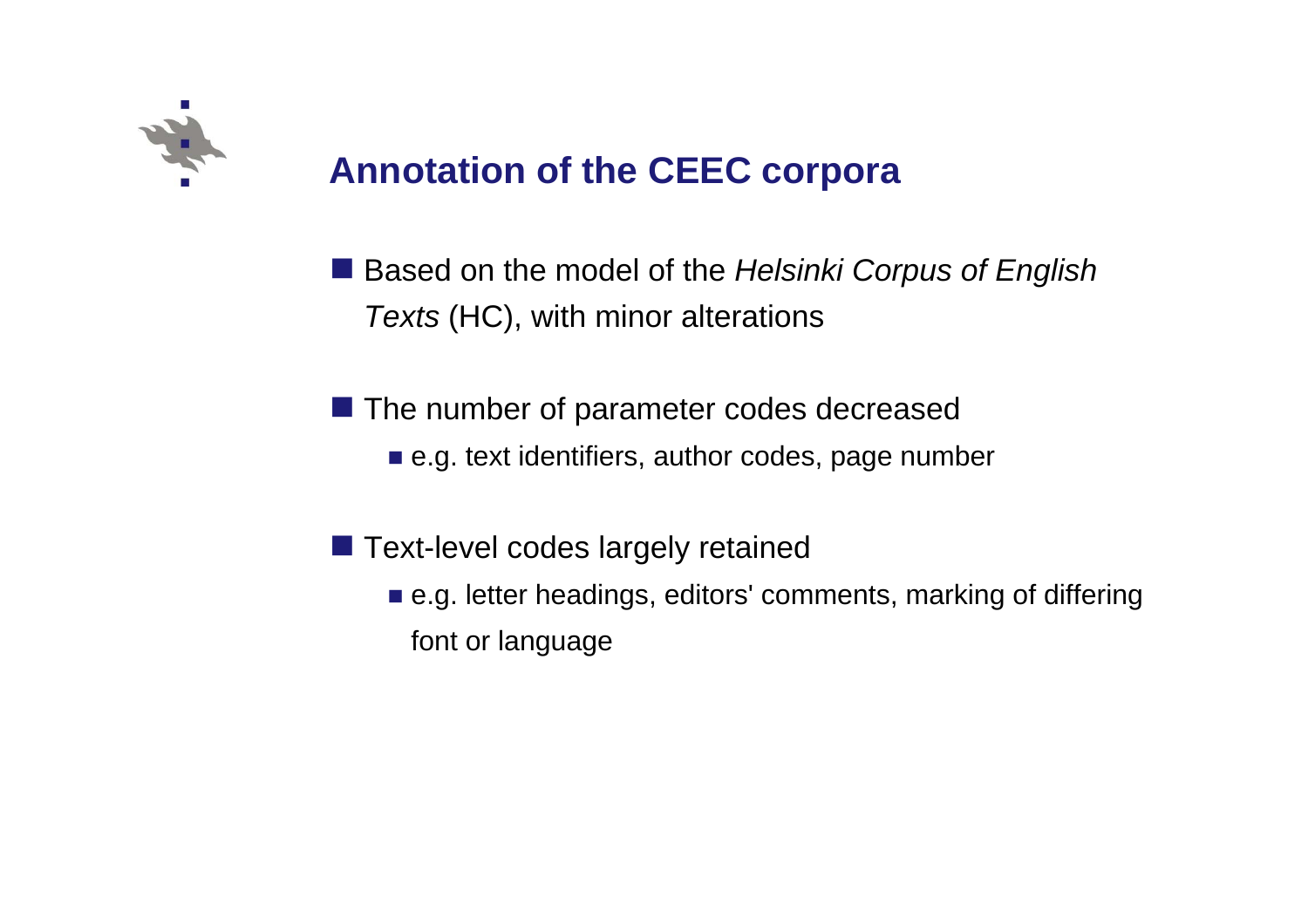

# **Annotation of PCEEC**

- **Further annotation jointly at the University of Helsinki and** the University of York (cf. PCEEC manual)
	- **Nore parameters coded**
	- Part-of-speech (POS)-tagged and parsed
	- "Metadata": searchable sociolinguistic information
- **Example sentence:**

and the duke was called the duke of Tyntagil . (CMMALORY,2.7)

#### **Example sentence POS-tagged:**

 and\_CONJ the\_D duke\_N was\_BED called\_VAN the\_D duke\_N of\_P Tyntagil\_NPR .\_. CMMALORY,2.7\_ID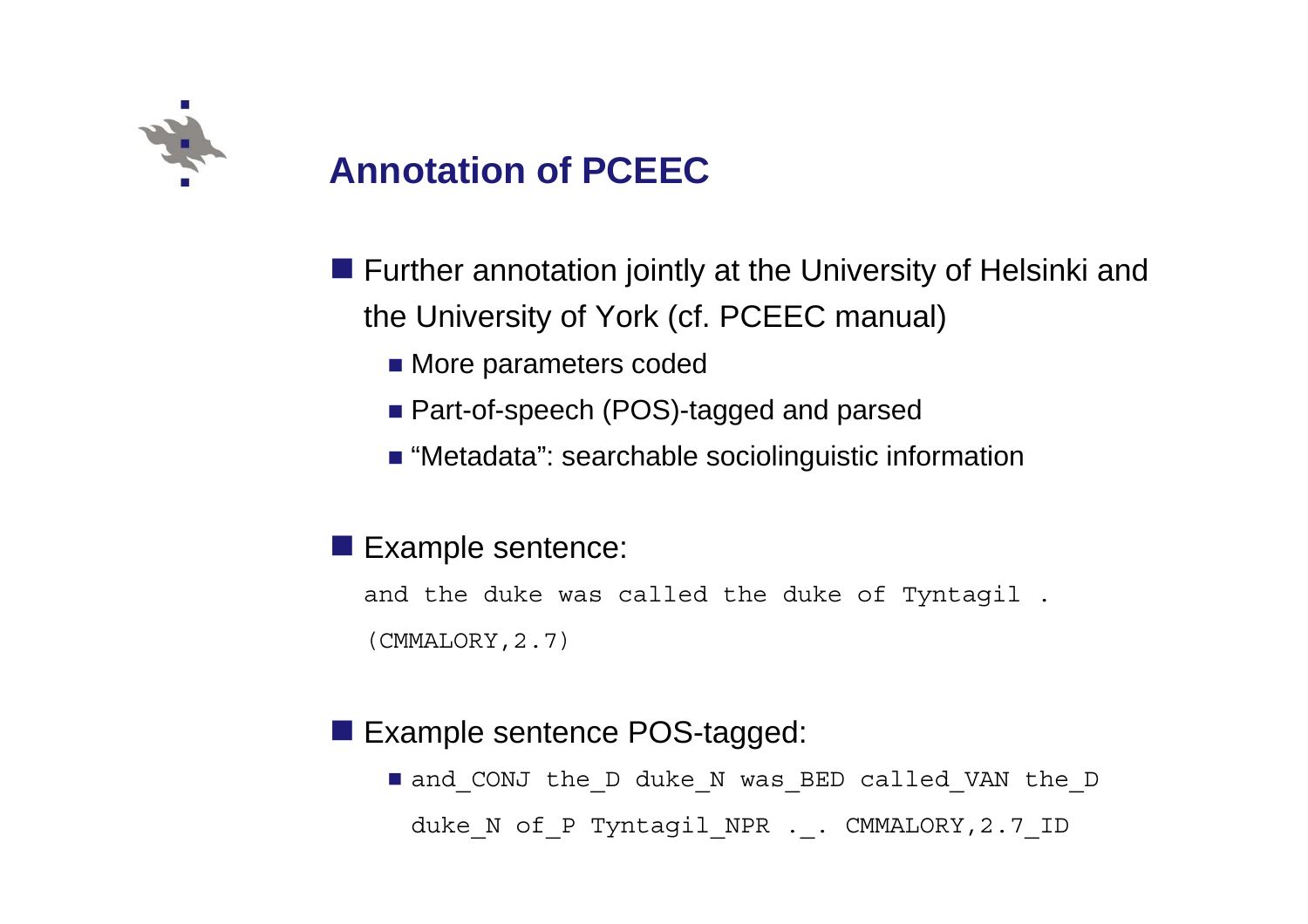

## **Annotation of PCEEC cont'd**

#### **Example sentence parsed:**

( (IP-MAT (CONJ and)

(NP-SBJ-1 (D the) (N duke)) (BED was) (VAN called)  $(IP-SMC (NP-SBJ *-1))$ (NP-OB1 (D the) (N duke) (PP (P of)

(NP (NPR Tyntagil)))))

 $(E_S$ .)

(ID CMMALORY,2.7))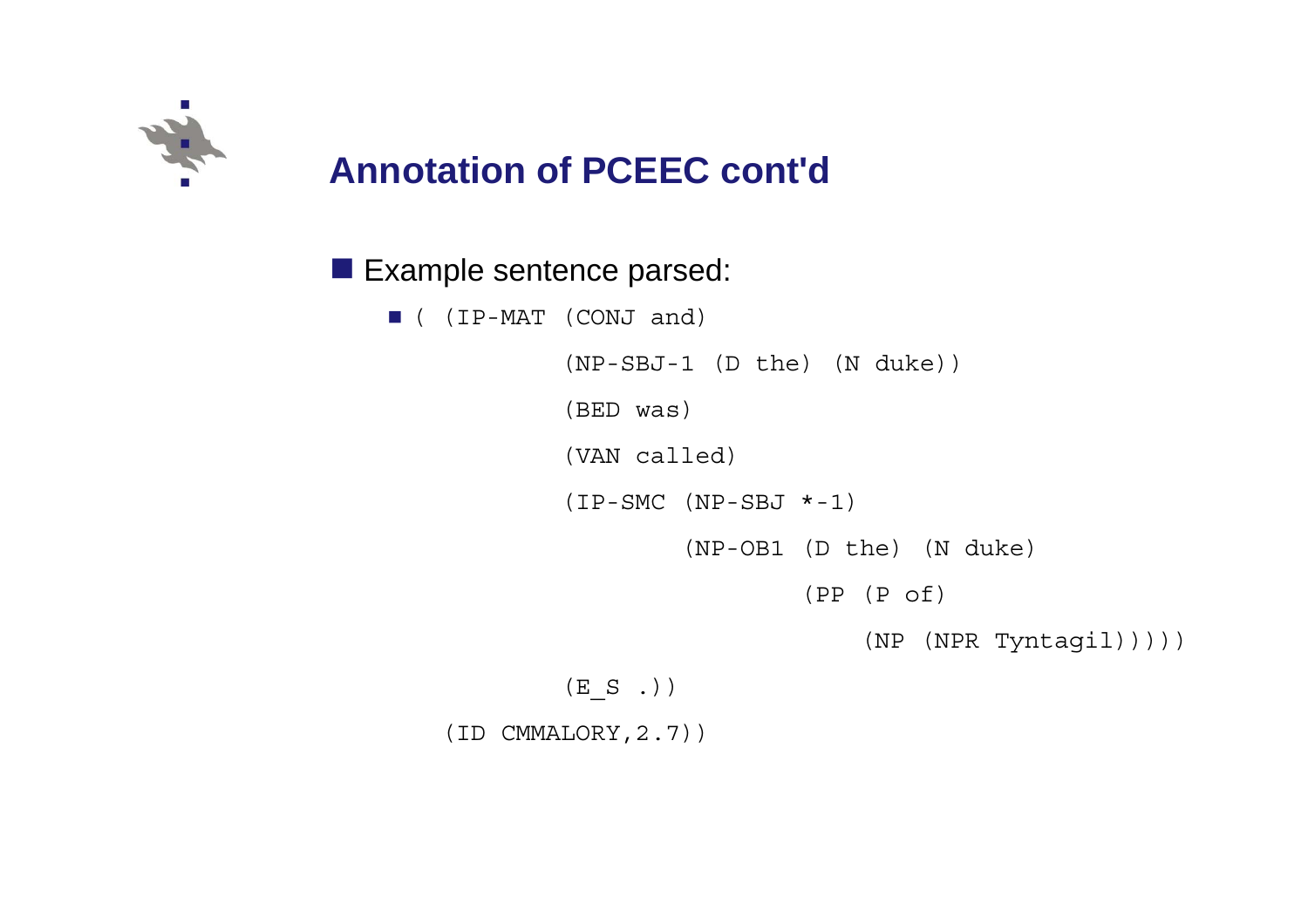

# **Searching the CEEC: textual issues**

- **Problem: great variety caused by spelling variation &** change
	- **The CEEC has not been lemmatized or normalized, and** searches can be difficult to make
	- An example: how to spell "like" in CEECS:
		- leke, liche, lick, licke, lieke, lik, like,
			- lych, lyck, lycke, lyk, lyke
- **Problem: syntactic and semantic variation & change** 
	- **A** solution: PCEEC
		- Yet PCEEC was parsed largely manually
	- **Further, CEECE and CEECSup remain unparsed**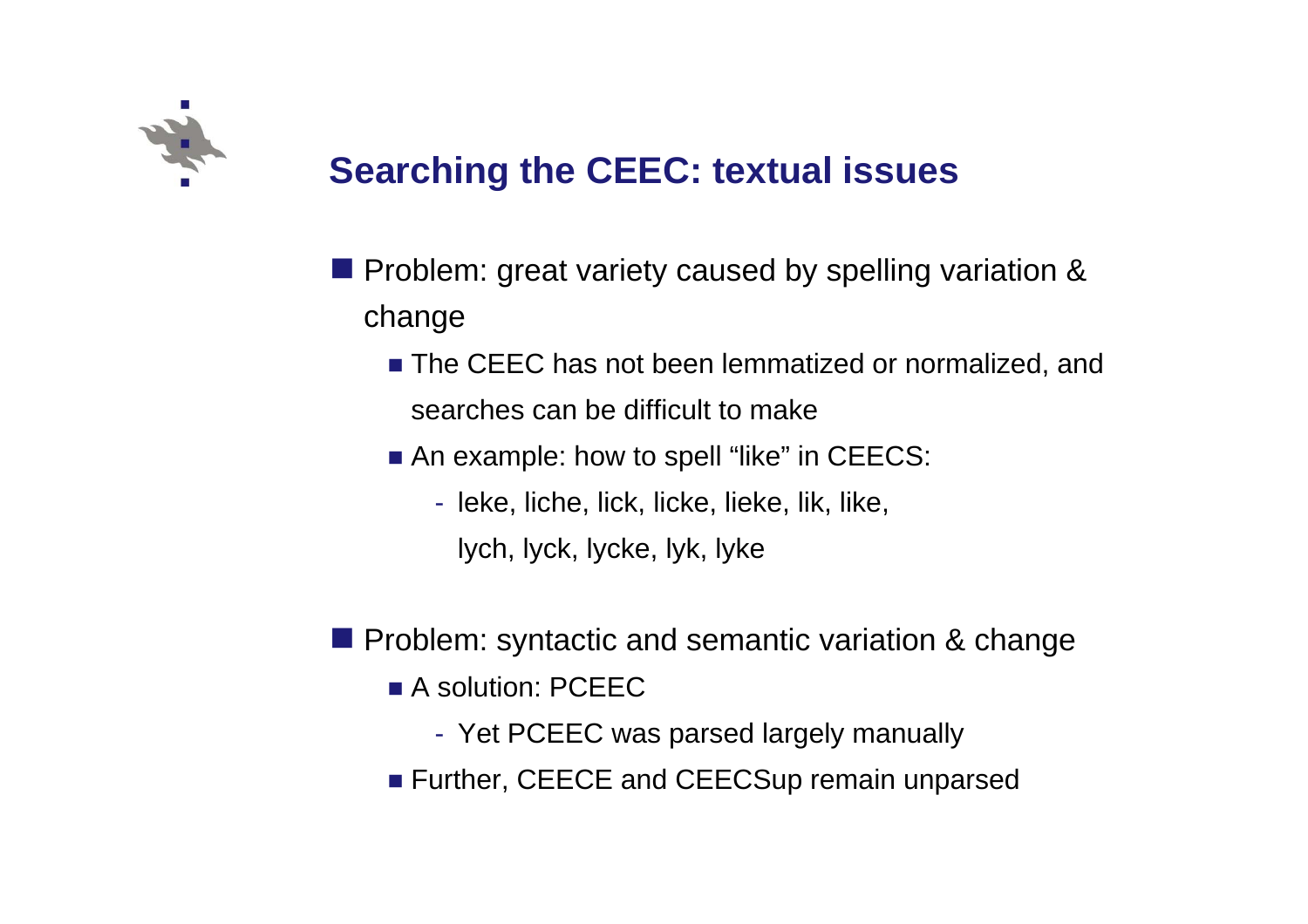

# **Searching the CEEC: socioregional issues**

**Problem: how to search by social variables?** 

- *Text Encoding Initiative* (TEI)-headers were felt to be too complex/cumbersome for search tools in 1994
- HC-style text header of 25 COCOA-coded parameters partly redundant, partly cumbersome
- Solutions for CEEC 1998
	- Two searchable & sortable spreadsheet databases
		- Downside: corpus texts have to be searched separately
	- **Division of the CEEC into "personal files" (for writers with** more than 2000 words; the rest grouped by period)
		- Yet with 777 individuals, this divides the corpus in c. 250 files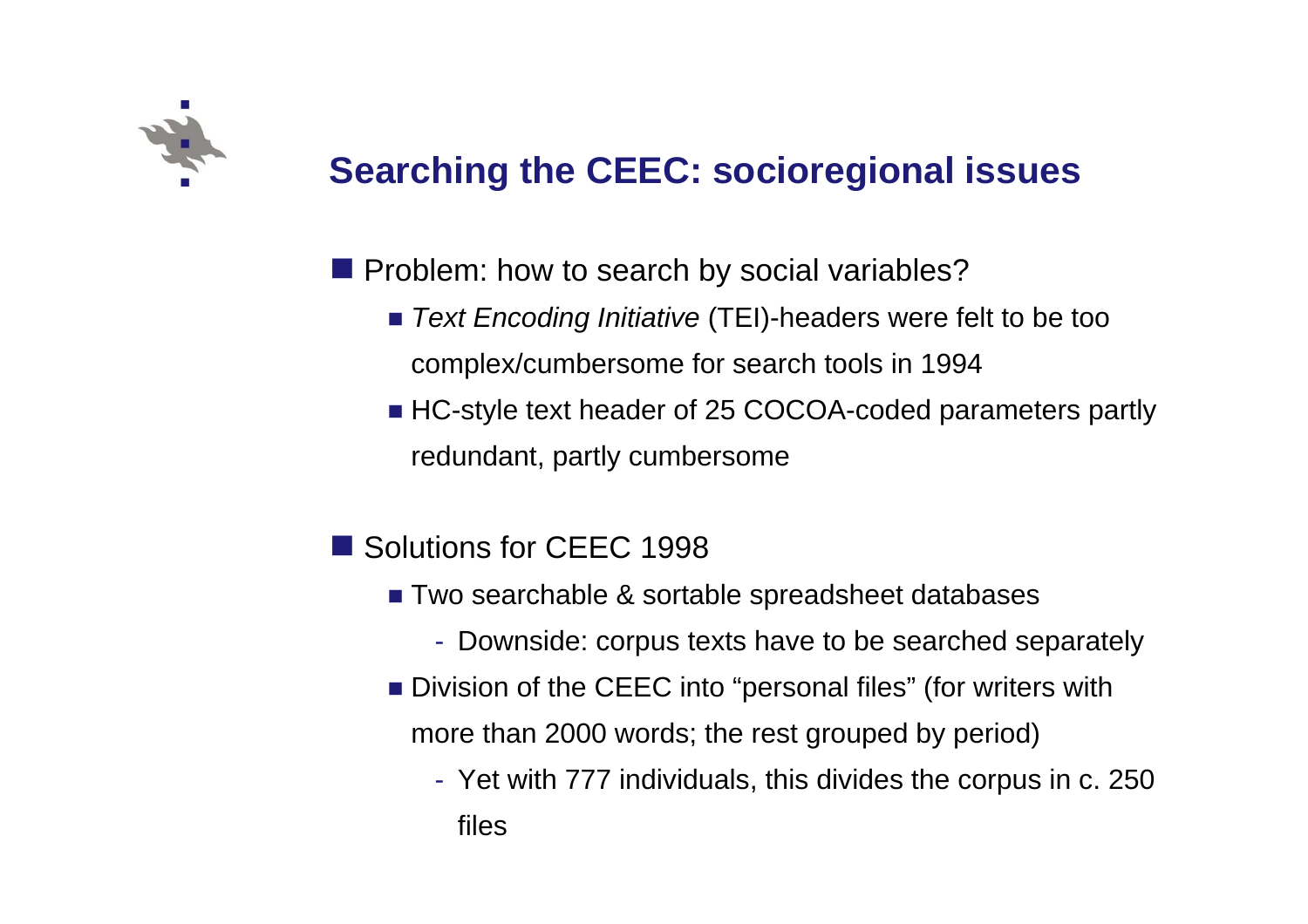

# **The external databases of the CEEC**

- **TWO separate databases:** 
	- "Senders database"
	- "Letter database"
- Sources of information:
	- **The letter editions**
	- The *Oxford Dictionary of National Biography*
	- **Archives, registers, etc.**
	- The internet (Google)
	- **Books on regional/social history**
	- $\blacksquare$  Etc.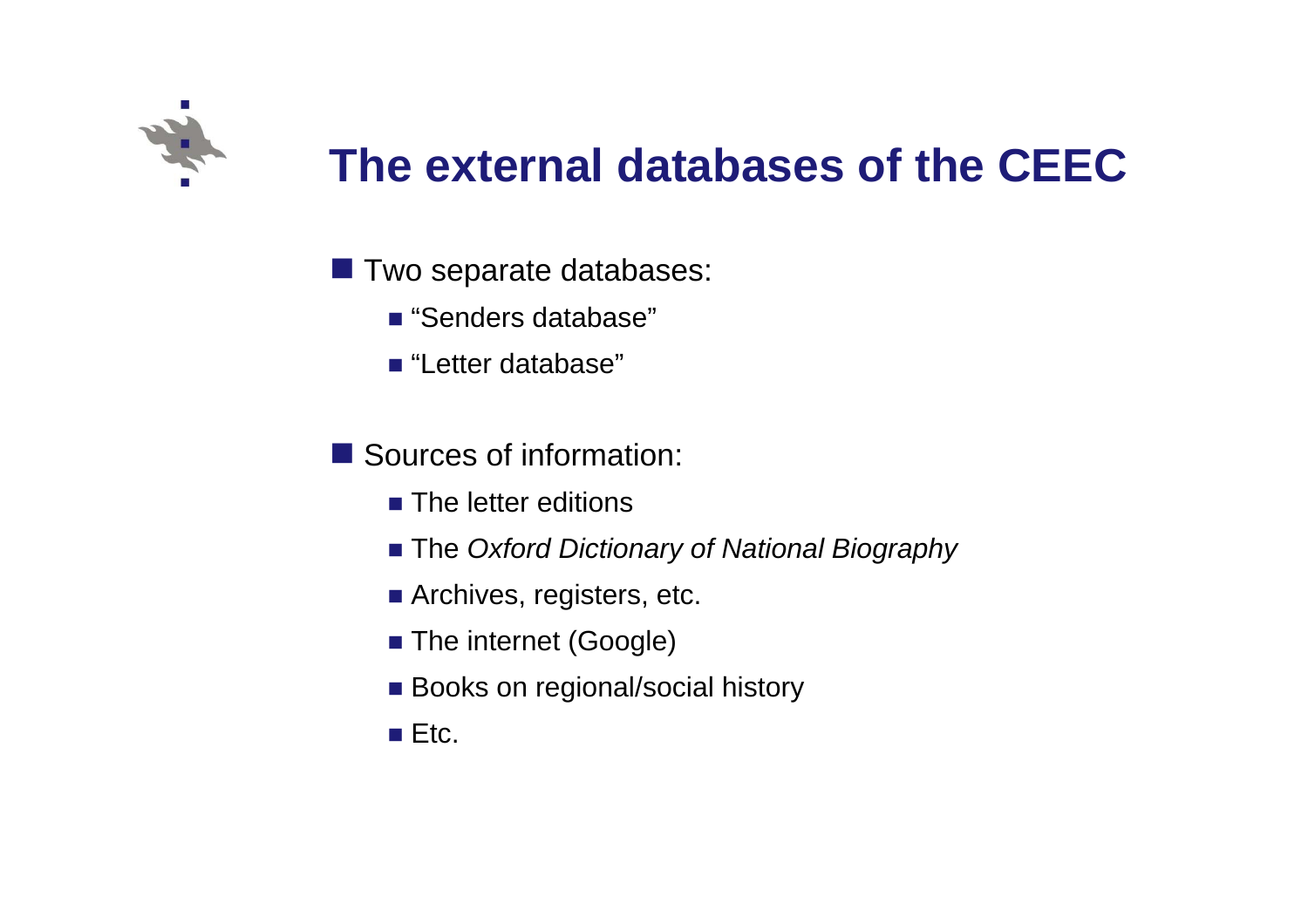

### **The CEEC Senders database**

**A** spreadsheet charting the social representiveness of the writers

**If It contains writer-specific information:** 

**Example 1 and first name in American Social mobility** title migrant (Y/N) years of birth & death education sex religion years of first & last letter no. of letters in corpus rank; father's rank no. and kind of recipients career details no. of words in corpus migration history letter content types & quality extra informationname of collection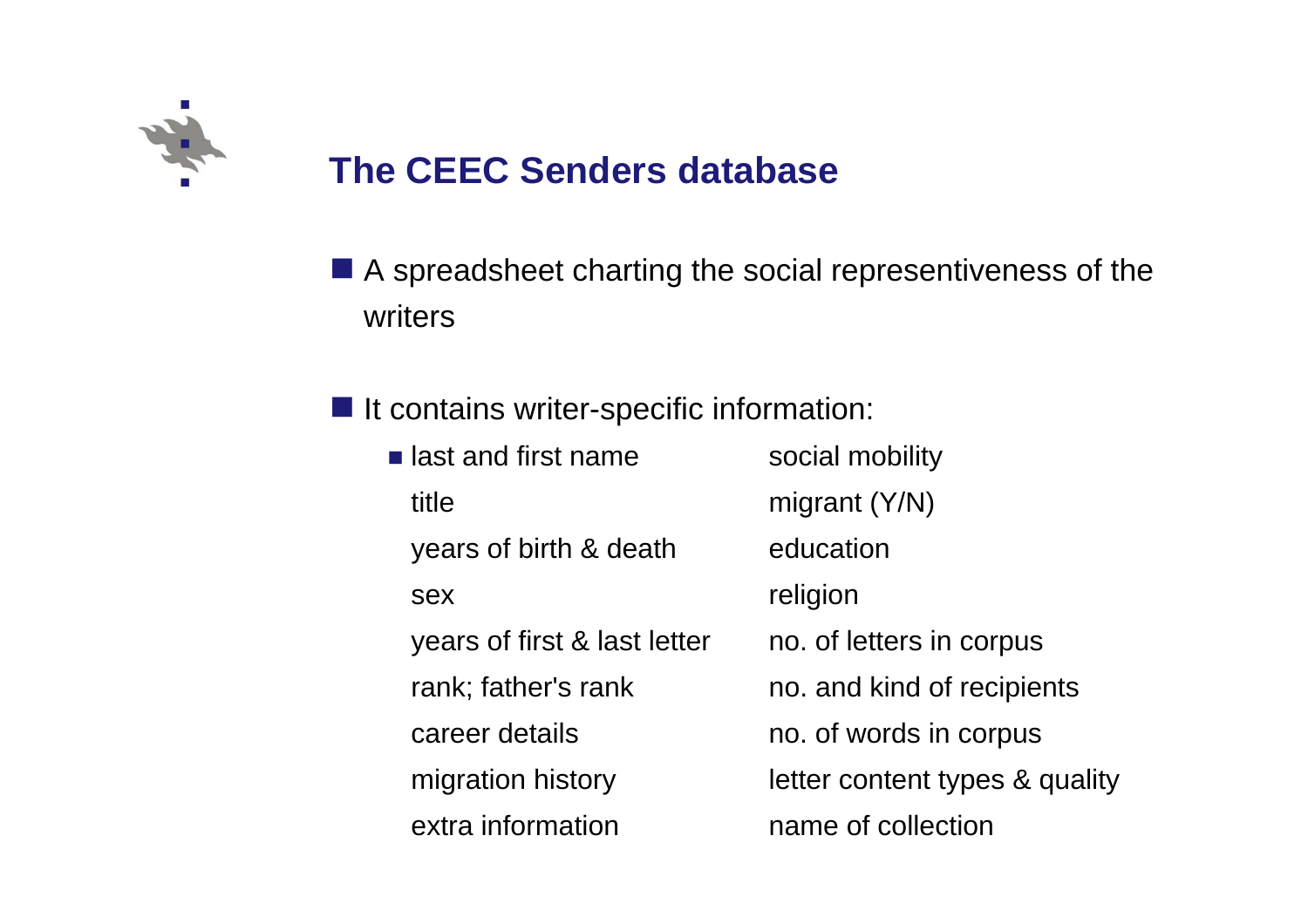

### **The CEEC letter database**

- A separate spreadsheet charts the authenticity of each letter, and contains:
	- **Letter-specific information:** 
		- date, year & place of writing name of source edition letter authenticity no./pp. in edition sender/rec. relationship no. of words opening formula (Y/N) closing formula (Y/N)
	- **Information on the sender:** 
		- name, lifespan, rank, father, migration, extra...
	- **n** Information on the recipient (as above)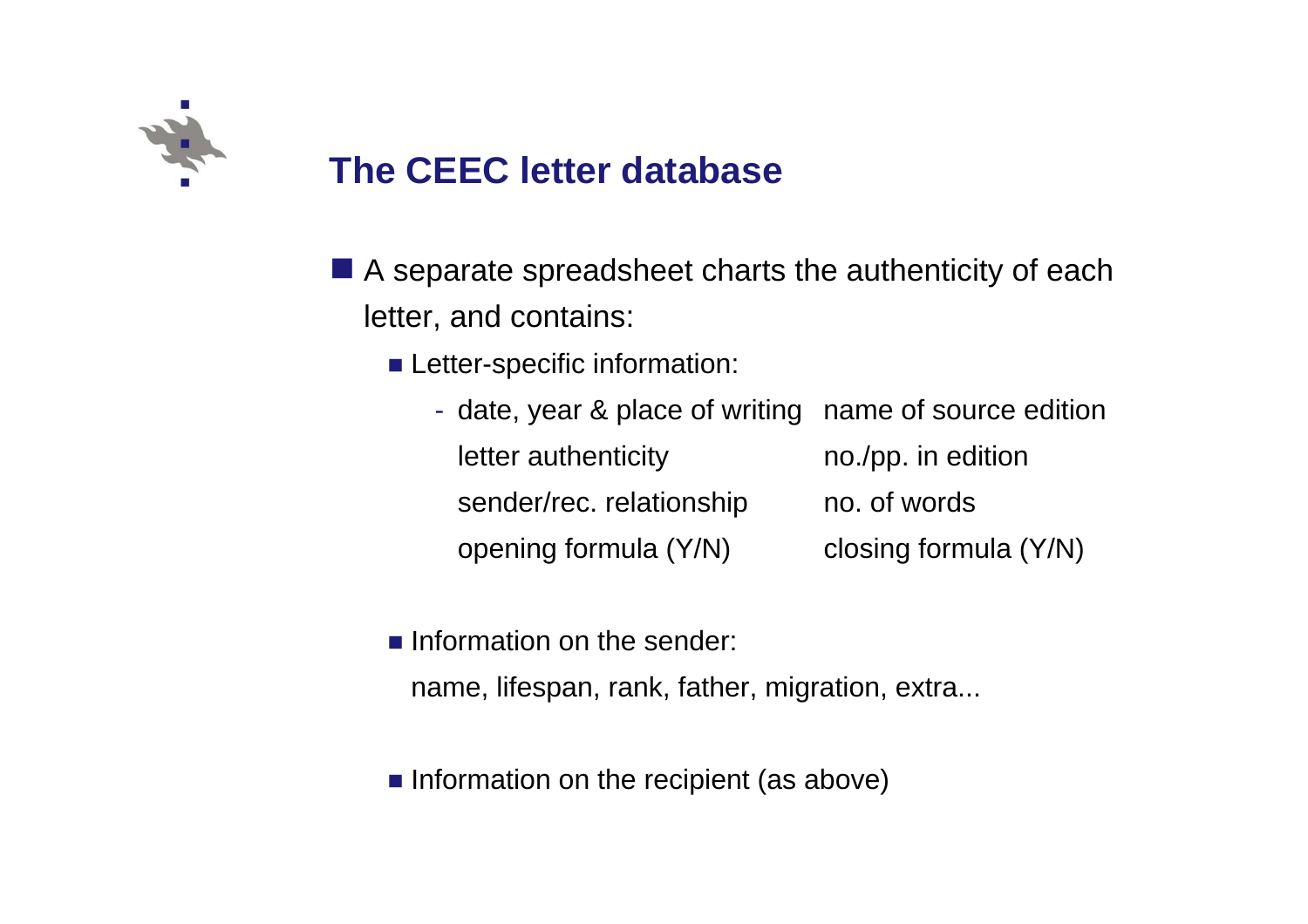

### **Present plans and developments**

- **For the CEEC 1998** 
	- **Digitization of the letter database**
	- Creation of a relational database architecture
		- Joining the corpus texts, senders database, and letter database into a freely searchable corpus
	- A project in data analysis:
		- Making the most of bad data: an ongoing data mining project with the *Helsinki Institute of Information Technology* (HIIT)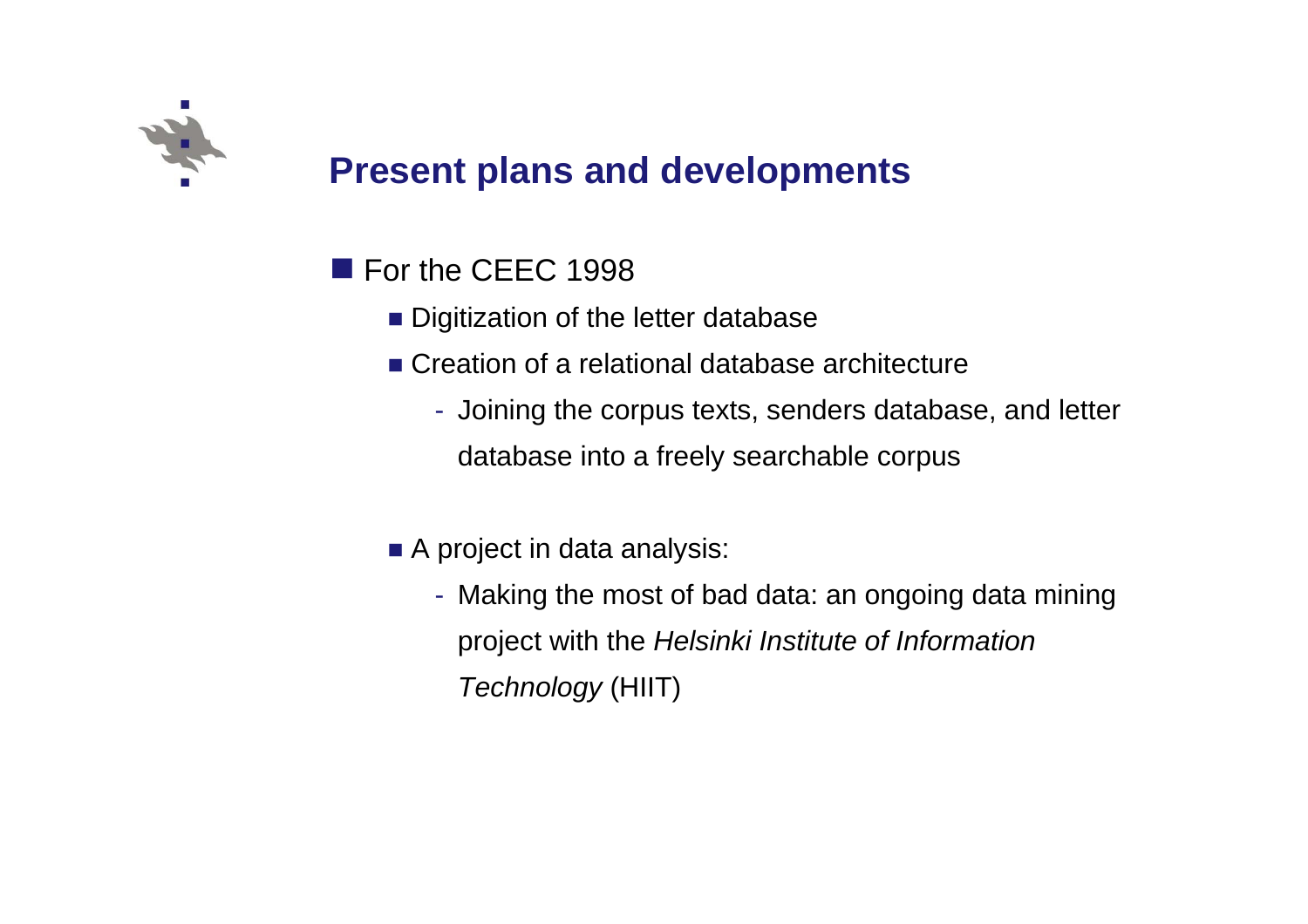

### **Present plans and developments cont'd**

#### ■ For the CEEC *Extension* & Supplement

- Completion of these (sub-)corpora & their databases
- **Creation of a relational database architecture like with CEEC** 1998
- Further annotation?
	- POS-tagging, parsing, pragmatic tagging?
	- Tools such as VARD would facilitate these projects
- **And finally, release** 
	- The biggest obstacle remains copyright issues: acquiring copyright for CEEC 1998/PCEEC took four years, and the permissions granted do not cover the entire corpus...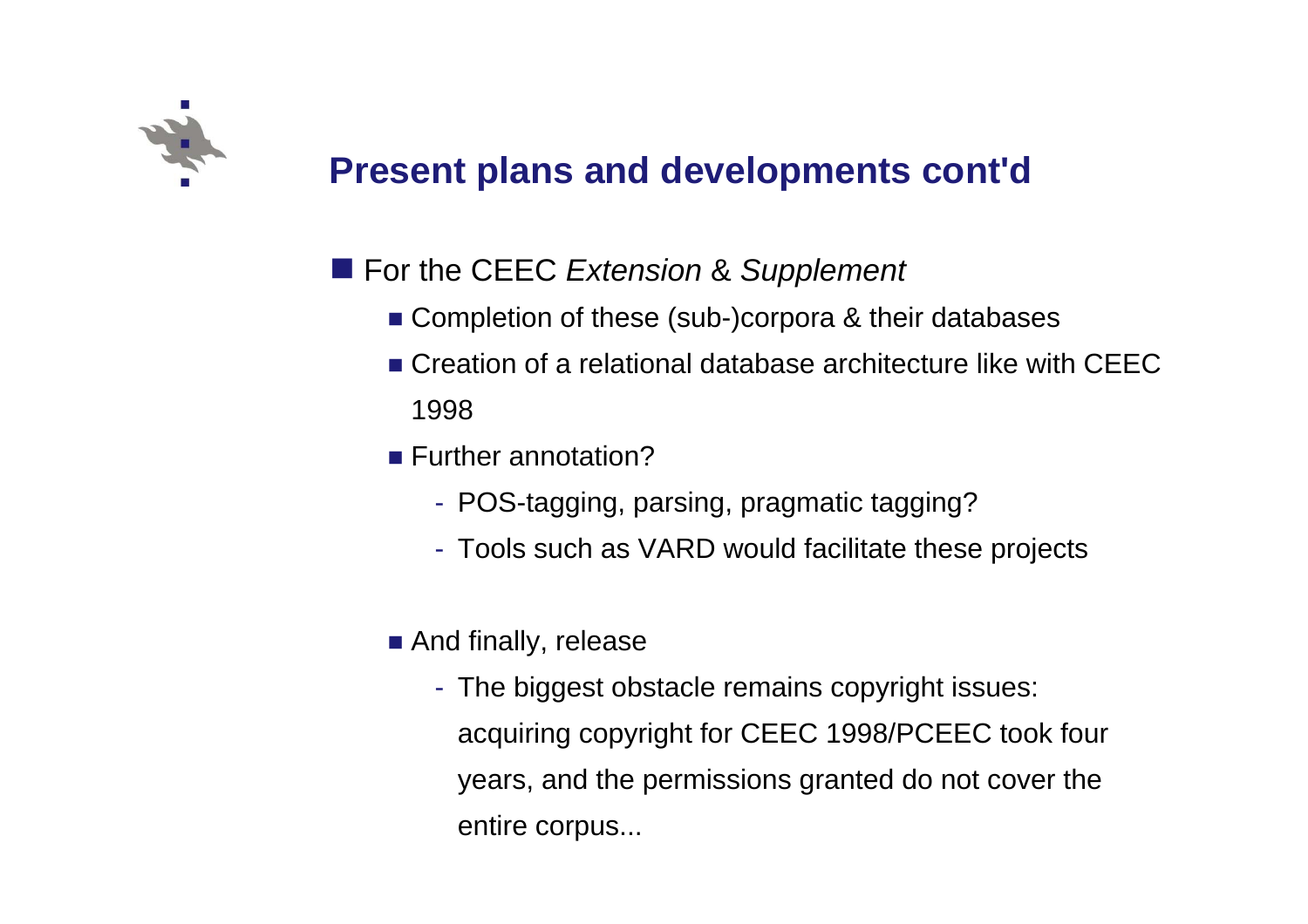

#### **Sources**

- CEECS = The Corpus of Early English Correspondence Sampler. 1998. Compiled by the CEEC Project Team: Terttu Nevalainen (leader), Jukka Keränen, Minna Nevala (née Aunio), Arja Nurmi, Minna Palander-Collin and Helena Raumolin-Brunberg. Helsinki: University of Helsinki. <http://khnt.hit.uib.no/icame/manuals/ceecs>.
- $\blacksquare$  PCEEC = The Parsed Corpus of Early English Correspondence. 2006. Annotated by Ann Taylor, Arja Nurmi, Anthony Warner, Susan Pintzuk, and Terttu Nevalainen. Compiled by the CEEC Project Team. York: University of York and Helsinki: University of Helsinki. <www.eng.helsinki.fi/varieng/team2/1\_2\_4\_projects.htm>
- Nevalainen, Terttu & Helena Raumolin-Brunberg (eds.). 1996. *Historical Sociolinguistics: Language Change in Tudor and Stuart England*. London: Longman.
- b. Nevalainen, Terttu & Helena Raumolin-Brunberg. 2003. *Historical Sociolinguistics: Language Change in Tudor and Stuart England*. London: Longman.
- Raumolin-Brunberg, Helena & Terttu Nevalainen. 2005. "Historical sociolinguistics: The Corpus of Early English Correspondence". *Models and Methods in the Handling of Unconventional Digital Corpora vol. 2: Diachronic Corpora* ed. by J. C. Beal, K. Corrigan & H. Moisl. Palgrave.